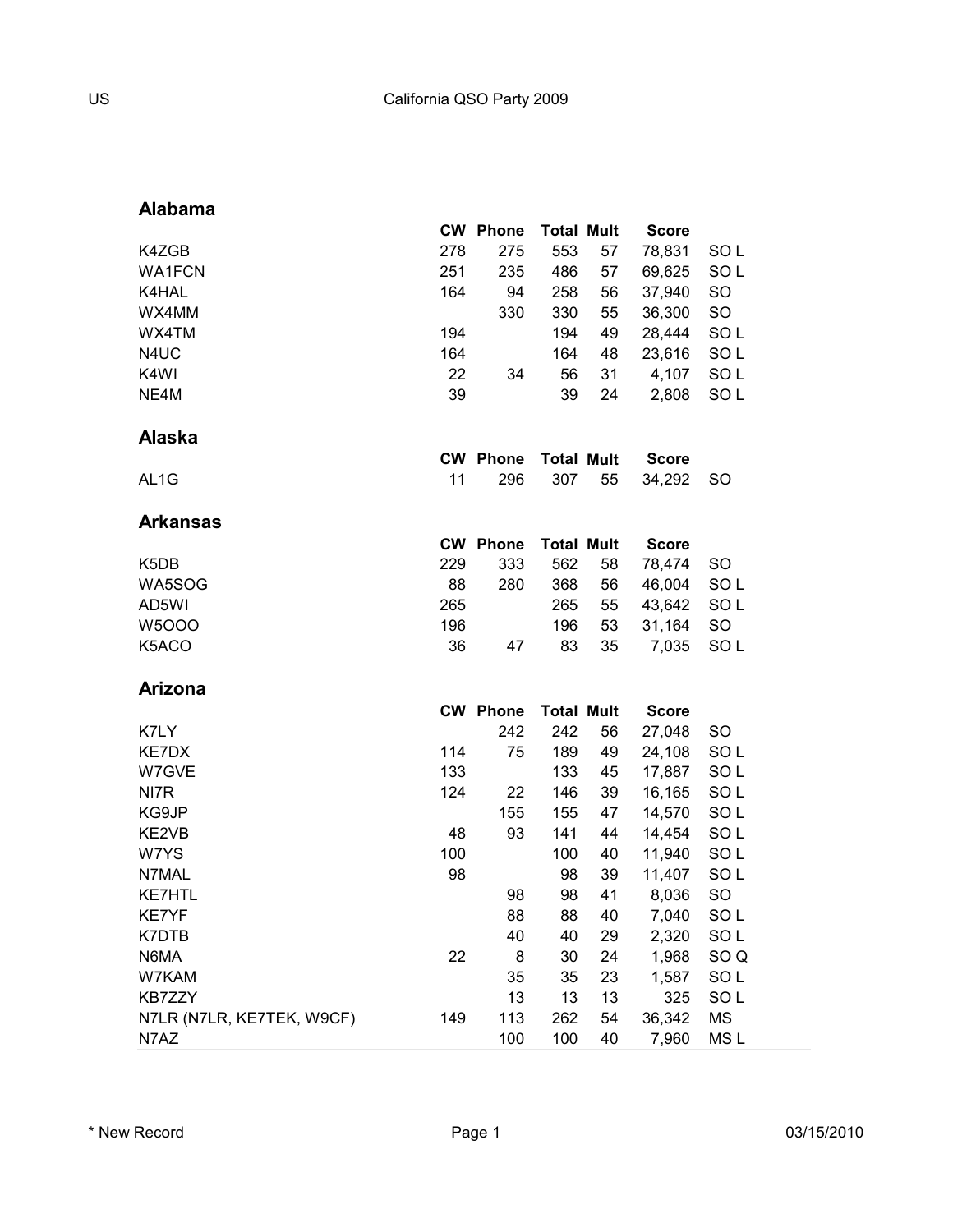### **Colorado**

|                    | <b>CW</b>      | <b>Phone</b>    | <b>Total Mult</b> |    | <b>Score</b> |                 |
|--------------------|----------------|-----------------|-------------------|----|--------------|-----------------|
| WOUA (@WODLE) *    | 311            | 365             | 676               | 57 | 94,791       | <b>SO</b>       |
| <b>NOTA</b>        | 244            | 108             | 352               | 58 | 54,897       | SO <sub>L</sub> |
| AD <sub>1</sub> C  | 186            | 162             | 348               | 58 | 51,069       | MS L            |
| K0FX               | 191            |                 | 191               | 47 | 26,860       | SOL             |
| <b>WW0AL</b>       |                | 224             | 224               | 52 | 23,296       | SO <sub>L</sub> |
| <b>KOLDS</b>       | 96             |                 | 96                | 41 | 11,808       | SO <sub>L</sub> |
| K0AE               | 23             | 99              | 122               | 44 | 11,682       | SOL             |
| <b>WOETT</b>       | 64             |                 | 64                | 32 | 6,144        | SOL             |
| <b>NOKM</b>        | $\overline{7}$ | 16              | 23                | 18 | 927          | SO <sub>L</sub> |
| <b>KC0JBU</b>      | 1              | 15              | 16                | 13 | 409          | SO <sub>Q</sub> |
| AB0YM              |                | 17              | 17                | 11 | 374          | SO <sub>L</sub> |
| <b>Connecticut</b> |                |                 |                   |    |              |                 |
|                    | <b>CW</b>      | <b>Phone</b>    | <b>Total Mult</b> |    | <b>Score</b> |                 |
| W <sub>1JQ</sub>   | 216            | 121             | 337               | 58 | 51,562       | SO <sub>L</sub> |
| K <sub>1</sub> BV  | 166            | 100             | 266               | 56 | 39,032       | SO <sub>L</sub> |
| <b>KB1NRB</b>      | 153            |                 | 153               | 43 | 19,737       | <b>SO</b>       |
| W <sub>2JU</sub>   | 85             | 20              | 105               | 38 | 11,172       | SO <sub>L</sub> |
| W <sub>1</sub> IG  | 51             |                 | 51                | 27 | 4,131        | SO <sub>Q</sub> |
| KA1WPM             |                | 40              | 40                | 28 | 2,240        | SO <sub>L</sub> |
| WA1OUI             |                | 5               | 5                 | 6  | 60           | <b>SO</b>       |
| <b>Delaware</b>    |                |                 |                   |    |              |                 |
|                    |                | <b>CW Phone</b> | <b>Total Mult</b> |    | <b>Score</b> |                 |
| N8NA               | 248            | 126             | 374               | 58 | 57,681       | SO L            |
| N3DXX              | 128            |                 |                   |    |              |                 |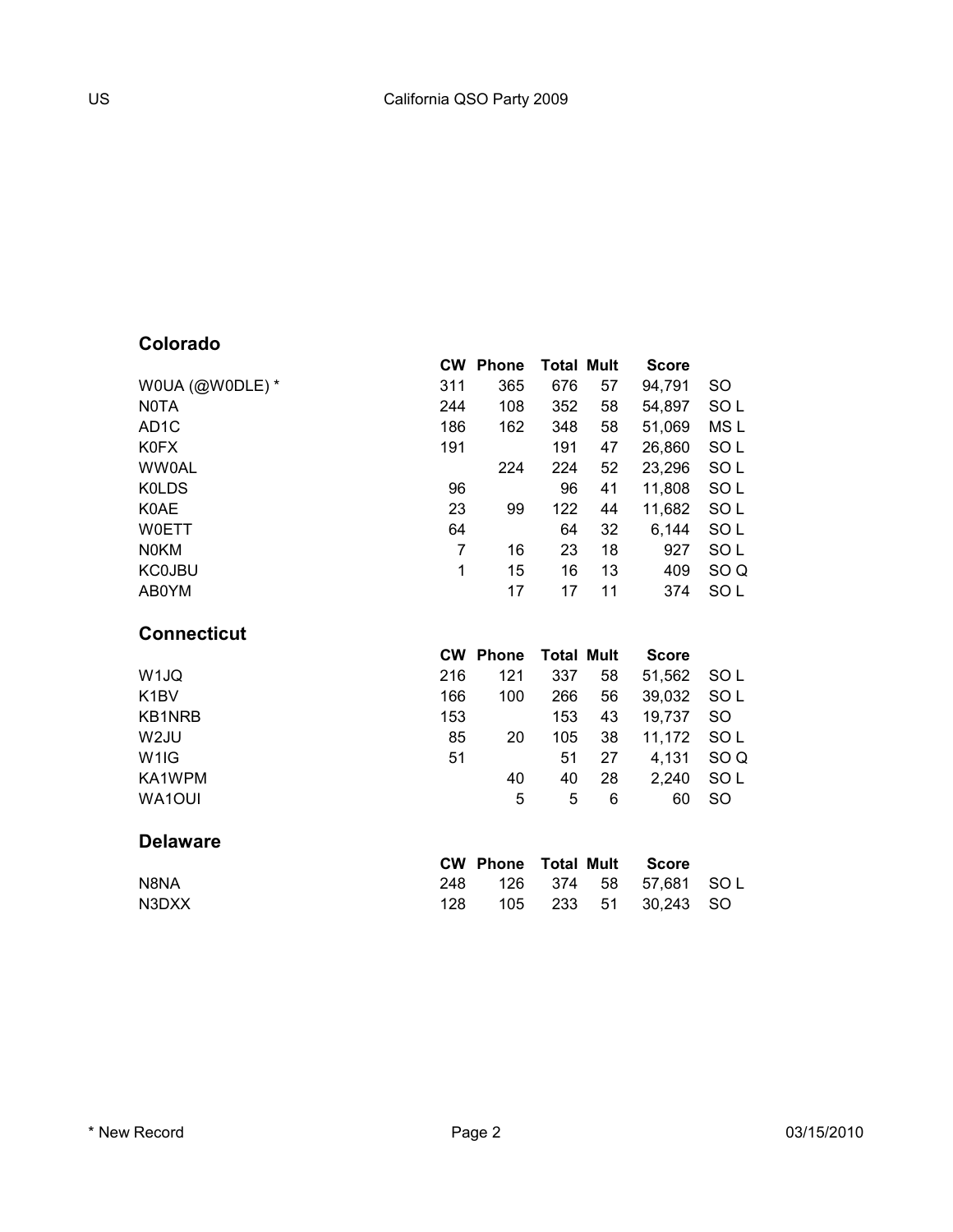**Florida**

|                                | <b>CW</b> | <b>Phone</b>    | <b>Total Mult</b> |    | <b>Score</b> |                 |
|--------------------------------|-----------|-----------------|-------------------|----|--------------|-----------------|
| NF4A                           | 228       | 265             | 493               | 58 | 70,412       | SO              |
| N4IG                           | 277       | 184             | 461               | 58 | 69,397       | SOL             |
| K5KG                           | 221       | 167             | 388               | 56 | 55,692       | SO              |
| N4BP                           | 320       |                 | 320               | 54 | 51,840       | SO              |
| N6AR                           | 245       |                 | 245               | 53 | 38,875       | SO              |
| W <sub>4</sub> OX              | 139       | 123             | 262               | 55 | 36,465       | SO              |
| N <sub>2</sub> W <sub>B</sub>  |           | 325             | 325               | 56 | 36,344       | SO <sub>L</sub> |
| KN4Y                           | 209       |                 | 209               | 55 | 34,485       | SO <sub>L</sub> |
| W3TMZ                          | 193       |                 | 193               | 50 | 28,950       | SO <sub>L</sub> |
| N4WZ                           |           | 256             | 256               | 54 | 27,648       | SO              |
| N <sub>4</sub> D <sub>XI</sub> | 103       | 99              | 202               | 50 | 25,275       | SO              |
| W4YA                           | 125       |                 | 125               | 42 | 15,687       | SO              |
| N4ZQ                           | 106       |                 | 106               | 48 | 15,264       | SO <sub>L</sub> |
| W6BSY                          |           | 128             | 128               | 50 | 12,800       | SO <sub>L</sub> |
| NU4C                           |           | 112             | 112               | 49 | 10,976       | SOL             |
| NE8J                           | 70        | 20              | 90                | 38 | 9,443        | SO              |
| K4BN                           |           | 86              | 86                | 39 | 6,669        | SO <sub>L</sub> |
| Georgia                        |           |                 |                   |    |              |                 |
|                                |           | <b>CW Phone</b> | <b>Total Mult</b> |    | <b>Score</b> |                 |
| K4BAI                          | 360       | 349             | 709               | 58 | 103,124      | SO              |
| N <sub>4</sub> PN              | 237       | 480             | 717               | 58 | 96,860       | SO              |
| K <sub>1</sub> ZZI             | 397       |                 | 397               | 56 | 66,612       | SO              |
| NZ6Q                           | 136       | 42              | 178               | 48 | 23,616       | SOL             |
| W4UCZ                          | 149       |                 | 149               | 49 | 21,829       | SO <sub>L</sub> |
| AA4CF                          | 144       |                 | 144               | 39 | 16,789       | SO              |
| N4GG                           | 125       | 15              | 140               | 38 | 15,390       | SO              |
| WB5RYB                         | 82        | 1               | 83                | 43 | 10,599       | SO L            |
| K4JTT                          |           | 101             | 101               | 39 | 7,839        | <b>SO</b>       |
| NA4BW                          | 46        | 40              | 86                | 36 | 7,794        | SO <sub>Q</sub> |
| KJ4HYG                         | 23        | 38              | 61                | 31 | 4,448        | SO <sub>L</sub> |
| Hawaii                         |           |                 |                   |    |              |                 |
|                                |           | <b>CW Phone</b> | <b>Total Mult</b> |    | <b>Score</b> |                 |
| KH6LC (AH6RE) *                | 289       | 465             | 754               | 58 | 104,081      | <b>SO</b>       |
| NH6P (KH7Y)                    | 134       | 525             | 659               | 58 | 84,071       | <b>SO</b>       |
| Idaho                          |           |                 |                   |    |              |                 |
|                                |           | <b>CW Phone</b> | <b>Total Mult</b> |    | <b>Score</b> |                 |
| K7QMM                          | 5         | 102             | 107               | 40 | 8,760        | SO L            |
| WZ7Z                           |           | 53              | 53                | 29 | 3,045        | SO <sub>L</sub> |
| KF7BBJ                         |           | 53              | 53                | 27 | 2,862        | <b>SO</b>       |
|                                |           |                 |                   |    |              |                 |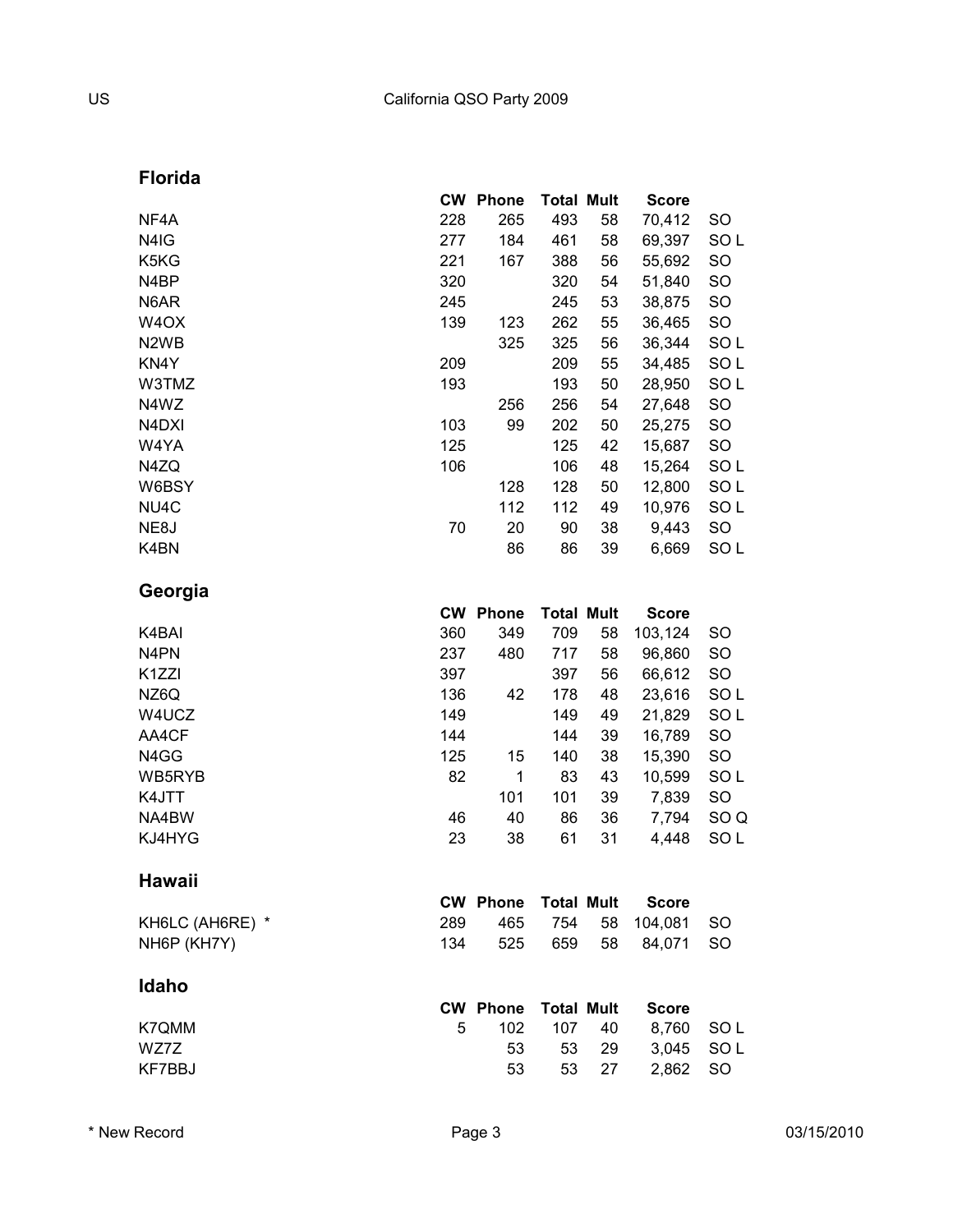#### **Illinois**

|     |     |                                                                          |    | <b>Score</b>                                                                           |                 |
|-----|-----|--------------------------------------------------------------------------|----|----------------------------------------------------------------------------------------|-----------------|
| 162 | 176 | 338                                                                      | 56 | 46,872                                                                                 | SO L            |
|     | 171 | 171                                                                      | 52 | 17,784                                                                                 | SO <sub>L</sub> |
| 88  | 45  | 133                                                                      | 45 | 15,817                                                                                 | SOL             |
| 132 |     | 132                                                                      | 39 | 15,385                                                                                 | SO <sub>L</sub> |
| 88  |     | 88                                                                       | 36 | 9,504                                                                                  | SO <sub>L</sub> |
| 80  |     | 80                                                                       | 35 | 8,347                                                                                  | SO <sub>L</sub> |
| 62  |     | 62                                                                       | 40 | 7,440                                                                                  | SO <sub>L</sub> |
|     | 1   | 1                                                                        | 1  | 2                                                                                      | SOLM            |
| 121 | 174 | 295                                                                      | 55 | 39,105                                                                                 | <b>MS</b>       |
| 132 | 73  | 205                                                                      | 50 | 27,025                                                                                 | <b>MS</b>       |
| 185 |     | 185                                                                      | 47 | 26,085                                                                                 | MS <sub>L</sub> |
|     |     |                                                                          |    |                                                                                        |                 |
|     |     |                                                                          |    | <b>Score</b>                                                                           |                 |
| 220 | 232 | 452                                                                      | 58 | 65,134                                                                                 | <b>SO</b>       |
| 251 | 108 | 359                                                                      | 57 | 55,176                                                                                 | SO <sub>L</sub> |
| 194 | 119 | 313                                                                      | 56 | 45,780                                                                                 | SO              |
| 209 | 28  | 237                                                                      | 52 | 35,386                                                                                 | SO <sub>L</sub> |
| 101 | 131 | 232                                                                      | 58 | 32,712                                                                                 | <b>SO</b>       |
| 207 |     | 207                                                                      | 48 | 29,736                                                                                 | SO <sub>L</sub> |
| 138 | 63  | 201                                                                      | 50 | 26,925                                                                                 | SO              |
| 58  |     | 58                                                                       | 30 | 5,175                                                                                  | SO <sub>Q</sub> |
| 38  |     | 38                                                                       | 25 | 2,850                                                                                  | SO <sub>L</sub> |
|     | 17  | 17                                                                       | 14 | 462                                                                                    | SOL             |
|     |     |                                                                          |    |                                                                                        |                 |
|     |     |                                                                          |    | <b>Score</b>                                                                           |                 |
|     | 63  | 63                                                                       | 39 | 4,914                                                                                  | SOL             |
| 11  |     | 11                                                                       | 8  | 252                                                                                    | SO <sub>L</sub> |
|     |     |                                                                          |    |                                                                                        |                 |
|     |     |                                                                          |    | <b>Score</b>                                                                           |                 |
| 218 | 775 | 993                                                                      | 58 | 127,687                                                                                | SO              |
| 183 | 41  | 224                                                                      | 51 | 32,181                                                                                 | SO <sub>L</sub> |
| 51  | 126 | 177                                                                      |    |                                                                                        | SO <sub>L</sub> |
|     | 116 | 116                                                                      | 46 | 10,672                                                                                 | SO <sub>L</sub> |
| 9   | 95  | 104                                                                      | 46 | 9,982                                                                                  | SO <sub>L</sub> |
|     | 84  | 84                                                                       | 43 | 7,224                                                                                  | SO <sub>L</sub> |
| 60  |     | 60                                                                       | 31 | 5,580                                                                                  | SO <sub>L</sub> |
|     | 72  | 72                                                                       | 37 | 5,328                                                                                  | SO <sub>L</sub> |
|     |     | <b>CW Phone</b><br><b>CW Phone</b><br><b>CW Phone</b><br><b>CW Phone</b> |    | <b>Total Mult</b><br><b>Total Mult</b><br><b>Total Mult</b><br><b>Total Mult</b><br>53 | 21,465          |

## **Kentucky**

\* New Record **CONFERGATE:** Page 4 2 03/15/2010

K0HC 29 29 22 1,276 SO S W0IE 21 21 15 630 SO L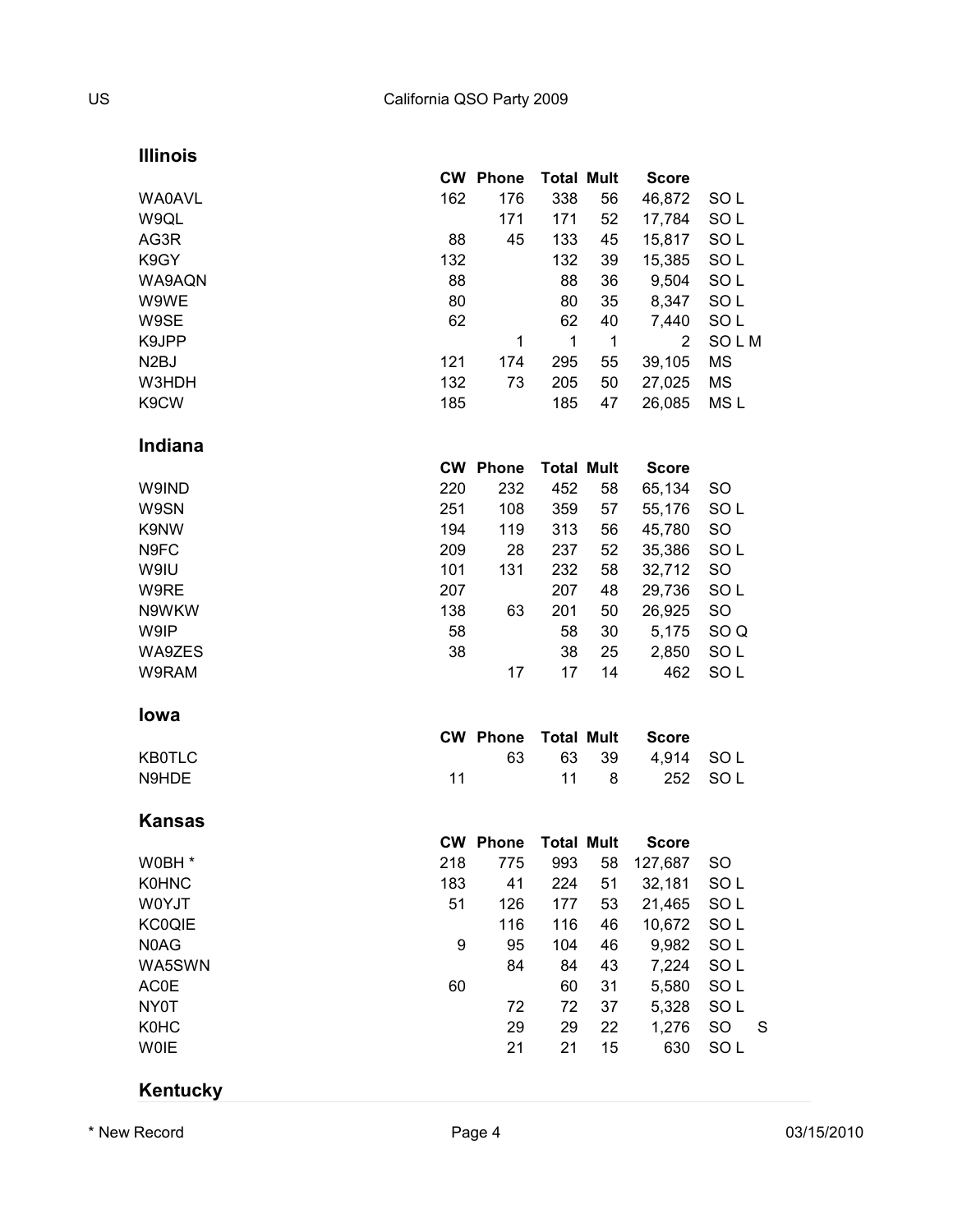|                    |                | <b>CW Phone</b> | <b>Total Mult</b> |    | <b>Score</b> |                 |
|--------------------|----------------|-----------------|-------------------|----|--------------|-----------------|
| W4DAN              | 211            | 111             | 322               | 55 | 46,970       | SO <sub>L</sub> |
| KJ4AOM             | 96             |                 | 96                | 38 | 10,887       | SO <sub>L</sub> |
| Louisiana          |                |                 |                   |    |              |                 |
|                    |                | <b>CW Phone</b> | <b>Total Mult</b> |    | <b>Score</b> |                 |
| N5YE               | 187            | 130             | 317               | 57 | 46,711       | SO <sub>L</sub> |
| KA5M               | 141            | 96              | 237               | 56 | 34,440       | MS              |
| N <sub>5</sub> II  | 85             | 164             | 249               | 56 | 32,648       | SOL             |
| W5PQ               | 51             |                 | 51                | 33 | 5,049        | SO <sub>L</sub> |
| N5HMH              |                | 47              | 47                | 29 | 2,697        | SO <sub>L</sub> |
| KB5YEG             |                | 53              | 53                | 25 | 2,650        | SO <sub>L</sub> |
| AD5VC              | 19             |                 | 19                | 15 | 832          | SO <sub>L</sub> |
| <b>Maine</b>       |                |                 |                   |    |              |                 |
|                    |                | <b>CW Phone</b> | <b>Total Mult</b> |    | <b>Score</b> |                 |
| N4CW               | 245            | 121             | 366               | 56 | 54,712       | <b>SO</b>       |
| <b>AI10</b>        |                | 70              | 70                | 41 | 5,699        | <b>SO</b>       |
| WW1M               | 33             | 20              | 53                | 30 | 4,140        | SOL             |
| W1SKB              |                | 51              | 51                | 30 | 3,030        | SO <sub>L</sub> |
| KB1OWT             |                | 39              | 39                | 29 | 2,233        | SO              |
| K <sub>1</sub> JB  |                | 34              | 34                | 16 | 1,072        | SO              |
| <b>KB1NRI</b>      |                | 5               | 5                 | 4  | 36           | SO <sub>L</sub> |
| <b>Maryland</b>    |                |                 |                   |    |              |                 |
|                    |                | <b>CW Phone</b> | <b>Total Mult</b> |    | <b>Score</b> |                 |
| K3TN (K3TN K8SV)   | 163            | 98              | 261               | 58 | 39,643       | <b>MS</b>       |
| N3UM               | 174            |                 | 174               | 51 | 26,622       | SO              |
| N3ALN              |                | 190             | 190               | 52 | 19,708       | SOL             |
| KR3E               | 134            |                 | 134               | 49 | 19,624       | SO <sub>L</sub> |
| K3WI               | 126            | 6               | 132               | 45 | 17,550       | SO              |
| K3TW               | 62             | 72              | 134               | 47 | 15,463       | SO              |
| W <sub>2</sub> CDO | 100            |                 | 100               | 37 | 11,100       | SO              |
| W3TMS              |                | 113             | 113               | 49 | 11,025       | SO              |
| K3PG               | $\overline{7}$ | 22              | 29                | 18 | 1,125        | MS <sub>L</sub> |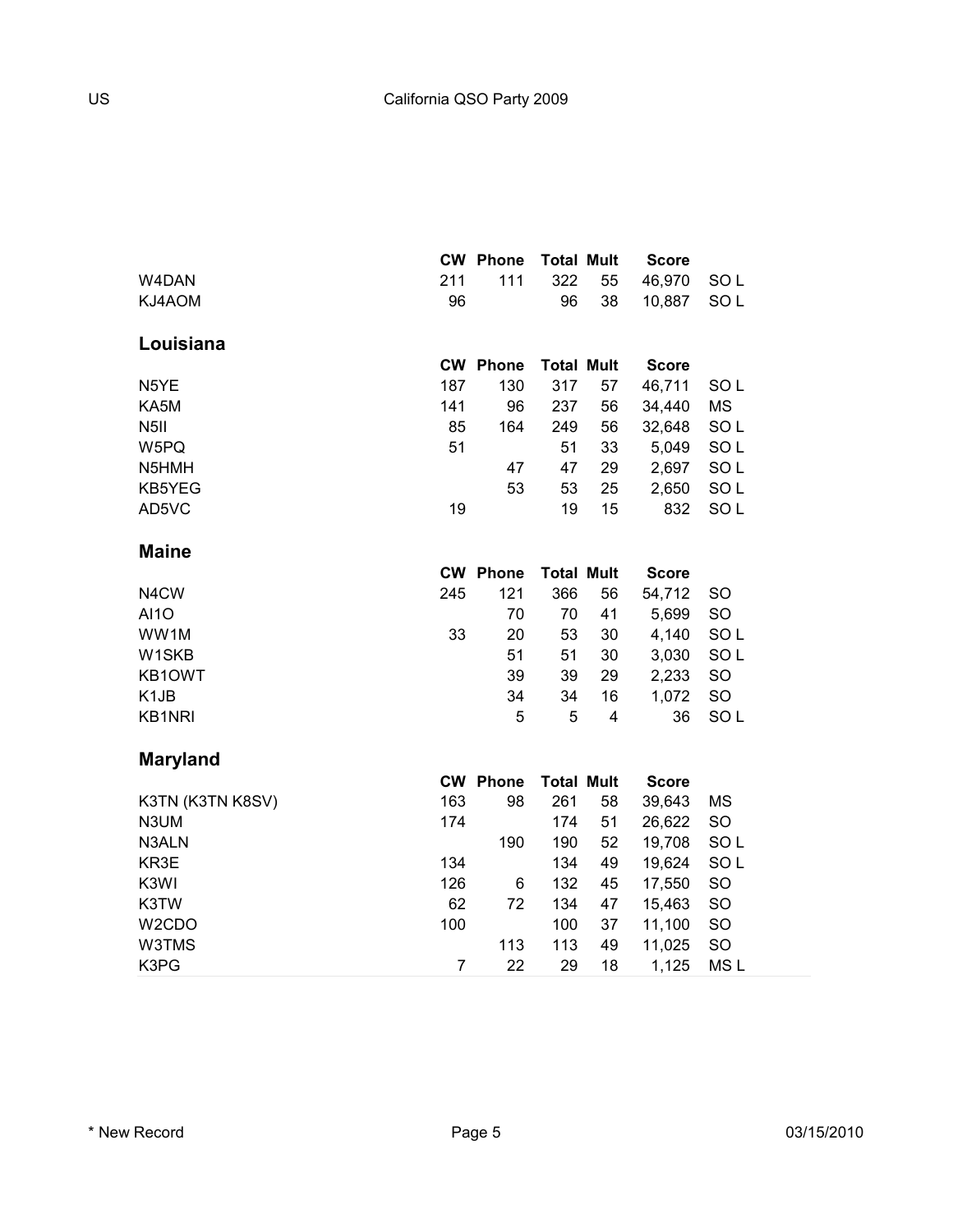#### **Massachusetts**

|                                | <b>CW</b>      | <b>Phone</b>    | <b>Total Mult</b> |    | <b>Score</b> |                 |
|--------------------------------|----------------|-----------------|-------------------|----|--------------|-----------------|
| W1UE *                         | 348            | 891             | 1239              | 58 | 163,850      | SO              |
| W <sub>1</sub> TO              | 150            | 74              | 224               | 56 | 33,488       | SOL             |
| NJ1T                           | 154            | 9               | 163               | 47 | 22,489       | SO <sub>L</sub> |
| W1KQ                           | 58             | 145             | 203               | 48 | 22,200       | SO              |
| W1EBI                          | 135            | 20              | 155               | 42 | 18,648       | SO              |
| AD <sub>1</sub> L              | $\overline{2}$ | 120             | 122               | 50 | 12,250       | <b>SO</b>       |
| K <sub>1</sub> HT              | 102            |                 | 102               | 39 | 11,934       | SO <sub>L</sub> |
| K <sub>1</sub> SN <sub>D</sub> |                | 118             | 118               | 46 | 10,856       | SO              |
| WO1N                           | 100            |                 | 100               | 34 | 10,200       | SO <sub>L</sub> |
| KV1J                           | 56             | 32              | 88                | 39 | 9,009        | MS              |
| K5ZD                           | 32             | 50              | 82                | 37 | 7,252        | SOL             |
| AA1AR                          | 48             | 25              | 73                | 34 | 6,545        | SO <sub>L</sub> |
| W <sub>1UJ</sub>               | 61             |                 | 61                | 34 | 6,222        | SO              |
| N <sub>1</sub> NN              | 50             |                 | 50                | 24 | 3,600        | SO <sub>L</sub> |
| <b>Michigan</b>                |                |                 |                   |    |              |                 |
|                                |                | <b>CW Phone</b> | <b>Total Mult</b> |    | <b>Score</b> |                 |
| W8MJ                           | 357            | 543             | 900               | 58 | 125,048      | SO              |
| K8MM                           | 260            | 148             | 408               | 57 | 61,332       | SO <sub>L</sub> |
| NG8U                           | 128            | 141             | 269               | 58 | 38,541       | <b>SO</b>       |
| KD8GOX                         | 123            | 105             | 228               | 54 | 31,131       | SOL             |
| K8DD                           | 157            |                 | 157               | 50 | 23,550       | SO              |
| NR9B                           | 175            |                 | 175               | 42 | 22,050       | SO              |
| K8GT                           | 123            | 53              | 176               | 44 | 20,834       | SOL             |
| WA1UJU                         | 131            | 3               | 134               | 36 | 14,310       | SO <sub>L</sub> |
| KD8GRG                         |                | 64              | 64                | 37 | 4,699        | SO <sub>L</sub> |
| WB8WKQ                         | 36             | 13              | 49                | 25 | 3,325        | SO              |
| KJ8O                           |                | 52              | 52                | 28 | 2,884        | SO <sub>L</sub> |
| NF8M                           | 20             |                 | 20                | 17 | 1,020        | SO <sub>L</sub> |
| AI91                           | 3              |                 | 3                 | 3  | 27           | SO <sub>Q</sub> |
| <b>Minnesota</b>               |                |                 |                   |    |              |                 |
|                                |                | <b>CW Phone</b> | <b>Total Mult</b> |    | <b>Score</b> |                 |
| <b>K0RC</b>                    | 247            | 193             | 440               | 56 | 63,028       | SO <sub>L</sub> |
| ND <sub>0</sub> C              | 177            | 192             | 369               | 58 | 52,925       | SO <sub>Q</sub> |
| <b>NORPI</b>                   |                | 136             | 136               | 50 | 13,600       | SO <sub>L</sub> |
| <b>WA0LJM</b>                  | 1              | 110             | 111               | 48 | 10,704       | SO <sub>L</sub> |
| <b>WB0KFM</b>                  | 27             | 55              | 82                | 37 | 6,974        | SO <sub>L</sub> |
| W6GMT                          | 73             |                 | 73                | 31 | 6,789        | SO <sub>Q</sub> |
| <b>NOUY</b>                    | 37             | 32              | 69                | 36 | 6,300        | SO <sub>L</sub> |
| K9OSC                          | 54             |                 | 54                | 33 | 5,346        | SO <sub>L</sub> |
| <b>K0KX</b>                    | 108            | 131             | 239               | 52 | 30,342       | ΜS              |
| AA0AW                          | 89             | 24              | 113               | 44 | 13,860       | MS <sub>L</sub> |
| <b>N0BK</b>                    | 46             | 12              | 58                | 25 | 3,987        | MS L            |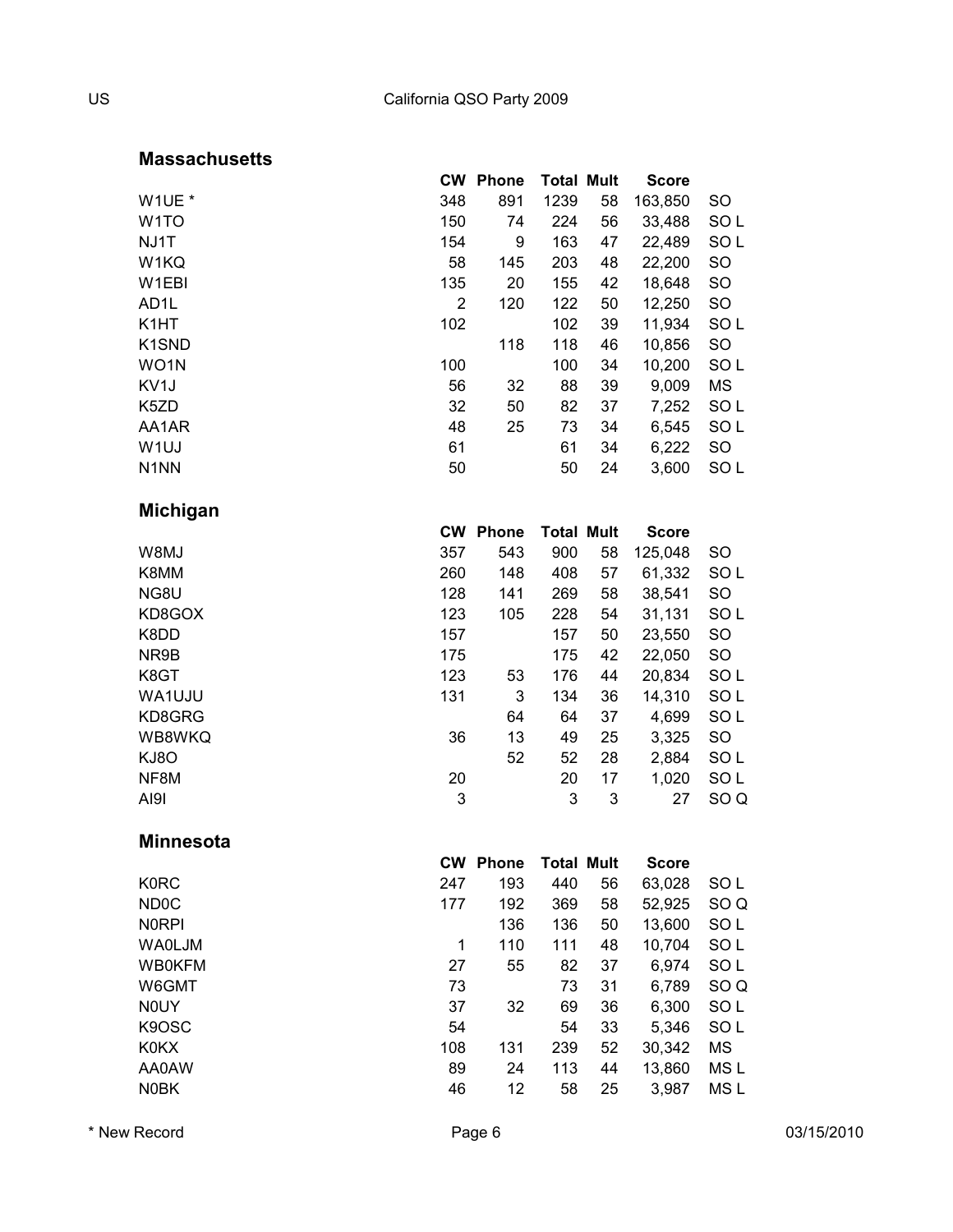**Mississippi**

|                               |     | <b>CW Phone</b> | <b>Total Mult</b> |    | <b>Score</b>   |                 |              |
|-------------------------------|-----|-----------------|-------------------|----|----------------|-----------------|--------------|
| KE <sub>5</sub> K             | 65  | 8               | 73                | 43 | 9,008          | <b>SO</b>       |              |
| N4OGW                         | 78  |                 | 78                | 36 | 8,370          | <b>SO</b>       |              |
|                               |     |                 |                   |    |                |                 |              |
| <b>Missouri</b>               |     |                 |                   |    |                |                 |              |
|                               |     | <b>CW Phone</b> | <b>Total Mult</b> |    | <b>Score</b>   |                 |              |
| K0OU*                         | 314 | 452             | 766               | 58 | 107,010        | SO.             |              |
| <b>NOIRM</b>                  |     | 307             | 307               | 56 | 34,328         | <b>SO</b>       |              |
| <b>NIOR</b>                   | 156 |                 | 156               | 49 | 22,932         | SO <sub>L</sub> |              |
| <b>K0LWV</b>                  | 113 | 18              | 131               | 47 | 17,625         | SO <sub>L</sub> |              |
| W0YZZ                         | 72  | 36              | 108               | 50 | 14,325         | SOL             |              |
| <b>KI0Y</b>                   | 61  | 60              | 121               | 43 | 12,964         | SOL             |              |
| KI0HA (@WD0EHP)               |     | 117             | 117               | 41 | 9,553          | SOL             |              |
| N <sub>4</sub> R <sub>S</sub> | 54  |                 | 54                | 30 | 4,860          | SOL             |              |
| <b>WONFS</b>                  |     | 26              | 26                | 24 | 1,248          | SOL             |              |
| <b>KC0EEP</b>                 |     | 1               | 1                 | 1  | $\overline{2}$ | SO <sub>L</sub> |              |
| K5QQ (K5QQ KC0YLK)            | 222 | 105             | 327               | 58 | 50,721         | MS <sub>L</sub> |              |
|                               |     |                 |                   |    |                |                 |              |
| <b>Montana</b>                |     |                 |                   |    |                |                 |              |
|                               |     | <b>CW Phone</b> | <b>Total Mult</b> |    | <b>Score</b>   |                 |              |
| K0PP                          | 301 | 225             | 526               | 58 | 78,416         | <b>SO</b>       |              |
| K7PGL                         | 165 | 339             | 504               | 58 | 68,034         | SO <sub>L</sub> |              |
| AE7AP                         |     | 45              | 45                | 20 | 1,800          | SOL             |              |
|                               |     |                 |                   |    |                |                 |              |
| <b>Nebraska</b>               |     |                 |                   |    |                |                 |              |
|                               |     | <b>CW Phone</b> | <b>Total Mult</b> |    | <b>Score</b>   |                 |              |
| NOUNL (WD0BGZ)                |     | 156             | 156               | 55 | 17,160         | SO L            | <sub>S</sub> |
| <b>K0CTU</b>                  |     | 151             | 151               | 53 | 15,953         | SOL             |              |
|                               |     |                 |                   |    |                |                 |              |
| <b>Nevada</b>                 |     |                 |                   |    |                |                 |              |
|                               |     | <b>CW Phone</b> | <b>Total Mult</b> |    | <b>Score</b>   |                 |              |
| KT4ET                         |     | 78              | 78                | 40 | 6,240          | SO L            |              |
| W6DSG                         |     | 72              | 72                | 41 | 5,904          | SOL             |              |
| <b>KC7TA</b>                  |     | 62              | 62                | 36 | 4,464          | SO <sub>L</sub> |              |
|                               |     |                 |                   |    |                |                 |              |
| <b>New Hampshire</b>          |     |                 |                   |    |                |                 |              |
|                               |     | <b>CW Phone</b> | <b>Total Mult</b> |    | <b>Score</b>   |                 |              |
| AE1P <sup>*</sup>             | 185 | 198             | 383               | 57 | 54,150         | SOL             |              |
| AE1T                          | 179 | 73              | 252               | 56 | 38,108         | SO              |              |
| N <sub>1</sub> IX             | 125 | 44              | 169               | 54 | 24,948         | SO <sub>L</sub> |              |
| K <sub>1</sub> TR             | 131 |                 | 131               | 37 | 14,541         | SOL             |              |
| W1END                         | 97  |                 | 97                | 39 | 11,349         | SOL             |              |
| K1DPE                         | 46  |                 | 46                | 31 | 4,278          | SOL             |              |
| WA1Z                          | 19  | 13              | 32                | 16 | 1,312          | SO              |              |
|                               |     |                 |                   |    |                |                 |              |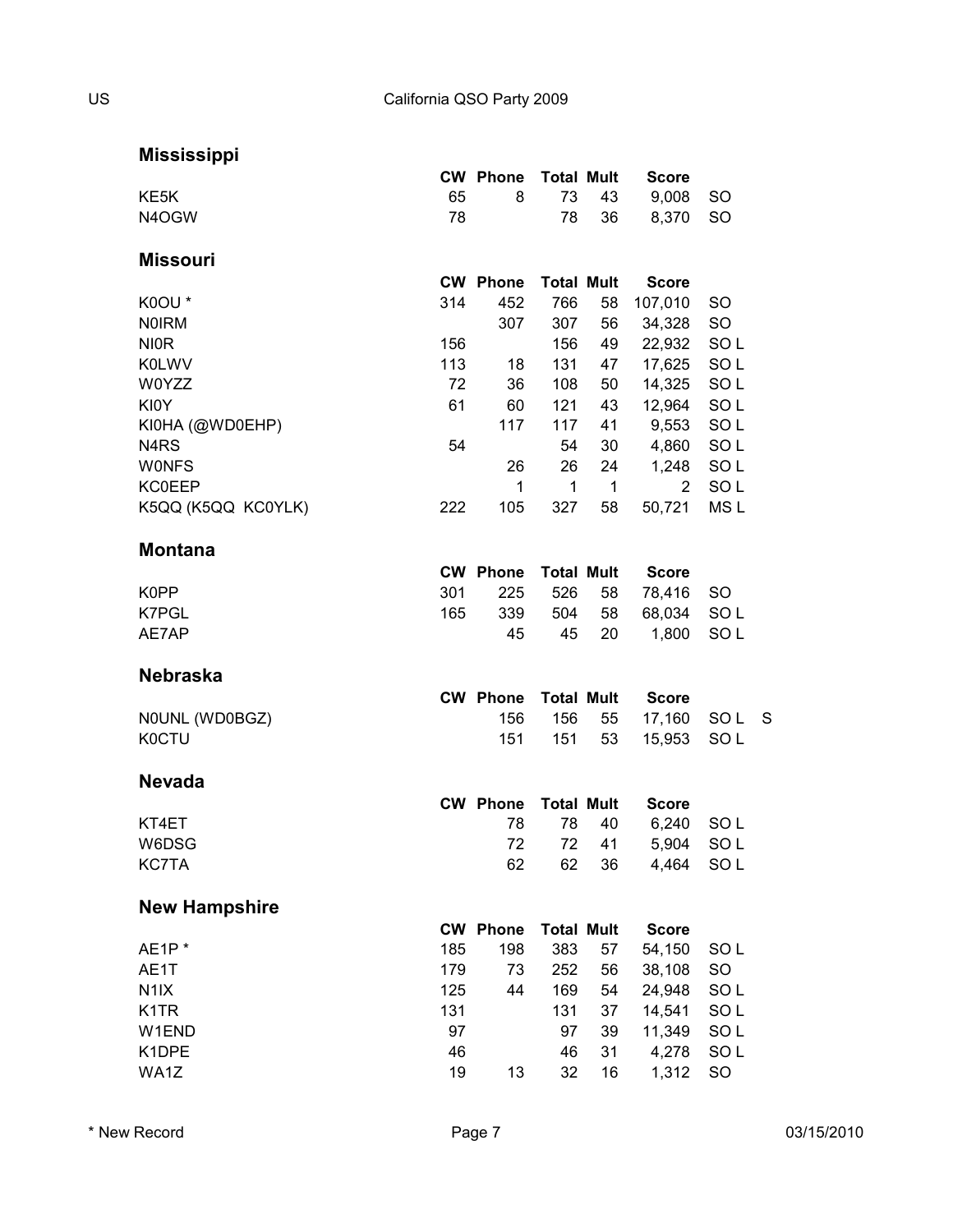# **New Jersey**

|                               | <b>CW</b> | <b>Phone</b> | <b>Total Mult</b> |    | <b>Score</b> |                 |
|-------------------------------|-----------|--------------|-------------------|----|--------------|-----------------|
| W2LE                          | 291       | 120          | 411               | 58 | 64,496       | SO              |
| N <sub>2</sub> MM             | 132       | 297          | 429               | 58 | 57,420       | SO              |
| K <sub>1</sub> TN             | 238       |              | 238               | 53 | 37,762       | SOL             |
| W2LHL                         | 182       | 36           | 218               | 53 | 32,754       | SOL             |
| N <sub>2</sub> N <sub>C</sub> | 163       | 50           | 213               | 54 | 31,806       | SO              |
| W2YC                          | 120       | 74           | 194               | 57 | 28,899       | SO              |
| K2DSL                         | 46        | 139          | 185               | 55 | 22,880       | SO <sub>L</sub> |
| K <sub>2</sub> XE             | 102       | 17           | 119               | 42 | 14,217       | SOL             |
| KV <sub>2</sub> M             |           | 139          | 139               | 49 | 13,573       | SOL             |
| KD2MX                         | 107       |              | 107               | 40 | 12,780       | SO L            |
| N <sub>2</sub> ED             | 83        | 32           | 115               | 40 | 12,460       | SO              |
| W <sub>2</sub> CVW            | 86        |              | 86                | 41 | 10,578       | SOL             |
| W2UDT                         | 61        | 5            | 66                | 30 | 5,745        | SOL             |
| W2LRO                         | 46        | 7            | 53                | 29 | 4,408        | SO              |
| KC <sub>2</sub> QJB           |           | 56           | 56                | 29 | 3,219        | SOL             |
| K2MK                          | 43        |              | 43                | 21 | 2,709        | SO              |
| WA2BSP                        |           | 34           | 34                | 24 | 1,632        | SOLM            |
| K2DBK                         |           | 31           | 31                | 20 | 1,220        | SO <sub>L</sub> |
| W2YR                          | 129       | 110          | 239               | 52 | 31,564       | <b>MS</b>       |
| <b>New Mexico</b>             |           |              |                   |    |              |                 |

|        |     | <b>CW Phone Total Mult</b> |     |    | <b>Score</b> |         |
|--------|-----|----------------------------|-----|----|--------------|---------|
| WA5ZUP |     | 466                        | 466 | 57 | 53.124       | - SO    |
| K7IA   | 212 | 75                         | 287 | 55 | 43.230       | SOL     |
| K5WMH  |     | 159                        | 159 | 53 | 16.801 SOL   |         |
| W5TTE. | 62  |                            | 62  | 30 | 5.580        | SOL     |
| K5AM   | 15  | 6                          | 21  | 16 | 912 SO       |         |
| KB7PVU |     | 8                          | 8   |    |              | 112 SOL |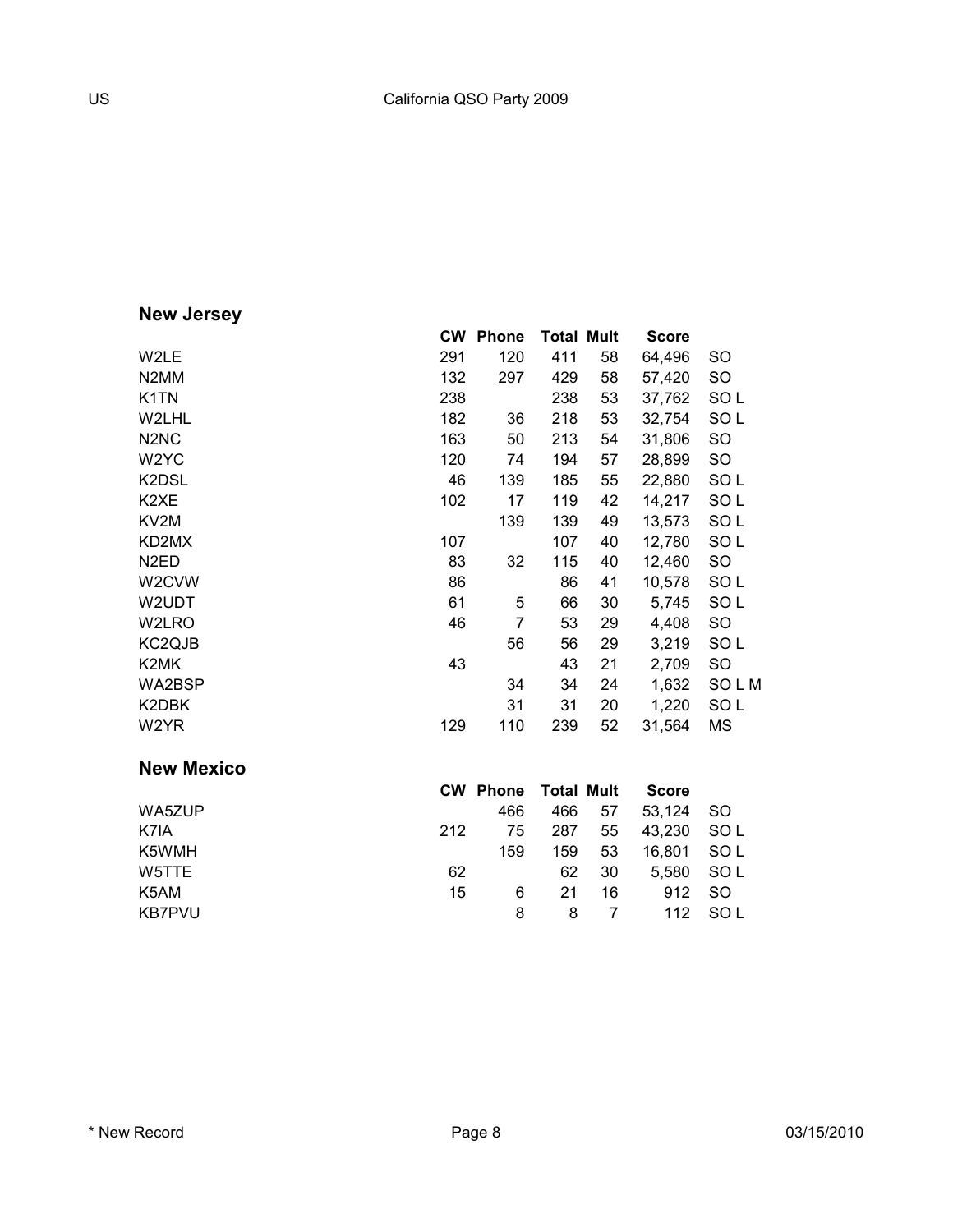**New York**

|                       |     | <b>CW Phone</b> | <b>Total Mult</b> |    | <b>Score</b> |                 |
|-----------------------|-----|-----------------|-------------------|----|--------------|-----------------|
| NT <sub>2</sub> A     | 297 | 246             | 543               | 58 | 80,069       | SO L            |
| N <sub>2</sub> CU     | 246 |                 | 246               | 55 | 40,590       | SO <sub>L</sub> |
| AE2T                  | 189 | 66              | 255               | 55 | 38,362       | SOL             |
| WB2ABD                | 131 | 124             | 255               | 57 | 36,451       | SO <sub>L</sub> |
| WA2MCR                | 112 | 99              | 211               | 51 | 27,106       | SO <sub>L</sub> |
| W6XR                  | 107 | 44              | 151               | 46 | 18,745       | SO              |
| N <sub>1EU</sub>      | 54  | 72              | 126               | 50 | 15,300       | SO              |
| AB2TC                 |     | 134             | 134               | 46 | 12,328       | SOL             |
| KD2MU                 | 43  | 64              | 107               | 44 | 11,242       | SOL             |
| N <sub>2</sub> PTF    |     | 118             | 118               | 43 | 10,148       | SO <sub>L</sub> |
| N <sub>2</sub> MUN    |     | 105             | 105               | 47 | 9,823        | SO              |
| W2TB                  | 41  | 22              | 63                | 38 | 6,308        | SO              |
| N2MEE                 |     | 73              | 73                | 38 | 5,548        | SOL             |
| KB3GQK                |     | 63              | 63                | 36 | 4,536        | SO <sub>L</sub> |
| K2BBQ                 |     | 39              | 39                | 28 | 2,184        | SO              |
| KD6WKX (KD6WKX/2)     |     | 32              | 32                | 22 | 1,408        | SO <sub>L</sub> |
| K2QMF                 | 127 |                 | 127               | 43 | 16,383       | <b>MS</b>       |
| K2RNY                 |     | 66              | 66                | 32 | 4,224        | MS <sub>L</sub> |
| <b>North Carolina</b> |     |                 |                   |    |              |                 |
|                       |     | <b>CW Phone</b> | <b>Total Mult</b> |    | <b>Score</b> |                 |
| WX4G                  | 209 | 280             | 489               | 57 | 67,573       | SO              |
| KA2OUO                | 104 | 64              | 168               | 51 | 22,389       | SOL             |
| WA4UNS                | 1   | 126             | 127               | 53 | 13,382       | SOL             |
| N4AF                  | 111 |                 | 111               | 38 | 12,654       | <b>SO</b>       |
| WA4GQG                | 102 |                 | 102               | 33 | 10,048       | SO <sub>L</sub> |
| KS4S                  | 63  |                 | 63                | 48 | 9,072        | SO <sub>L</sub> |
| KR4RO                 | 1   | 73              | 74                | 42 | 6,258        | <b>SO</b>       |
| AK4NC                 |     | 68              | 68                | 37 | 4,995        | SO <sub>L</sub> |
| KC4EZN                |     | 60              | 60                | 33 | 3,927        | SO <sub>L</sub> |

| AK4NC             |     | 68  | 68  | 37 | 4,995  | SO L |
|-------------------|-----|-----|-----|----|--------|------|
| KC4EZN            |     | 60  | 60  | 33 | 3.927  | SO L |
| NO <sub>4</sub> Y |     | 58  | 58  | 33 | 3,795  | SO L |
| KC4EEA            |     | 53  | 53  | 31 | 3,286  | SO L |
| <b>K0RRP</b>      |     | 20  | 20  | 17 | 663    | SO L |
| KJ4WD             |     | 20  | 20  | 16 | 640    | SO L |
| KD4DRN            |     | 17  | 17  | 14 | 462    | SO L |
| N <sub>1</sub> LN | 152 | 118 | 270 | 56 | 38,696 | MS L |
| W1AJT (VE3UTT)    | 86  |     | 86  | 33 | 8.464  | МS   |
|                   |     |     |     |    |        |      |

#### **North Dakota**

|             |     |  | <b>CW Phone Total Mult Score</b> |  |
|-------------|-----|--|----------------------------------|--|
| <b>KOUD</b> | 166 |  | 166 50 16.550 SOL                |  |
| KD0CVZ      |     |  | 130 48 12.480 SOL                |  |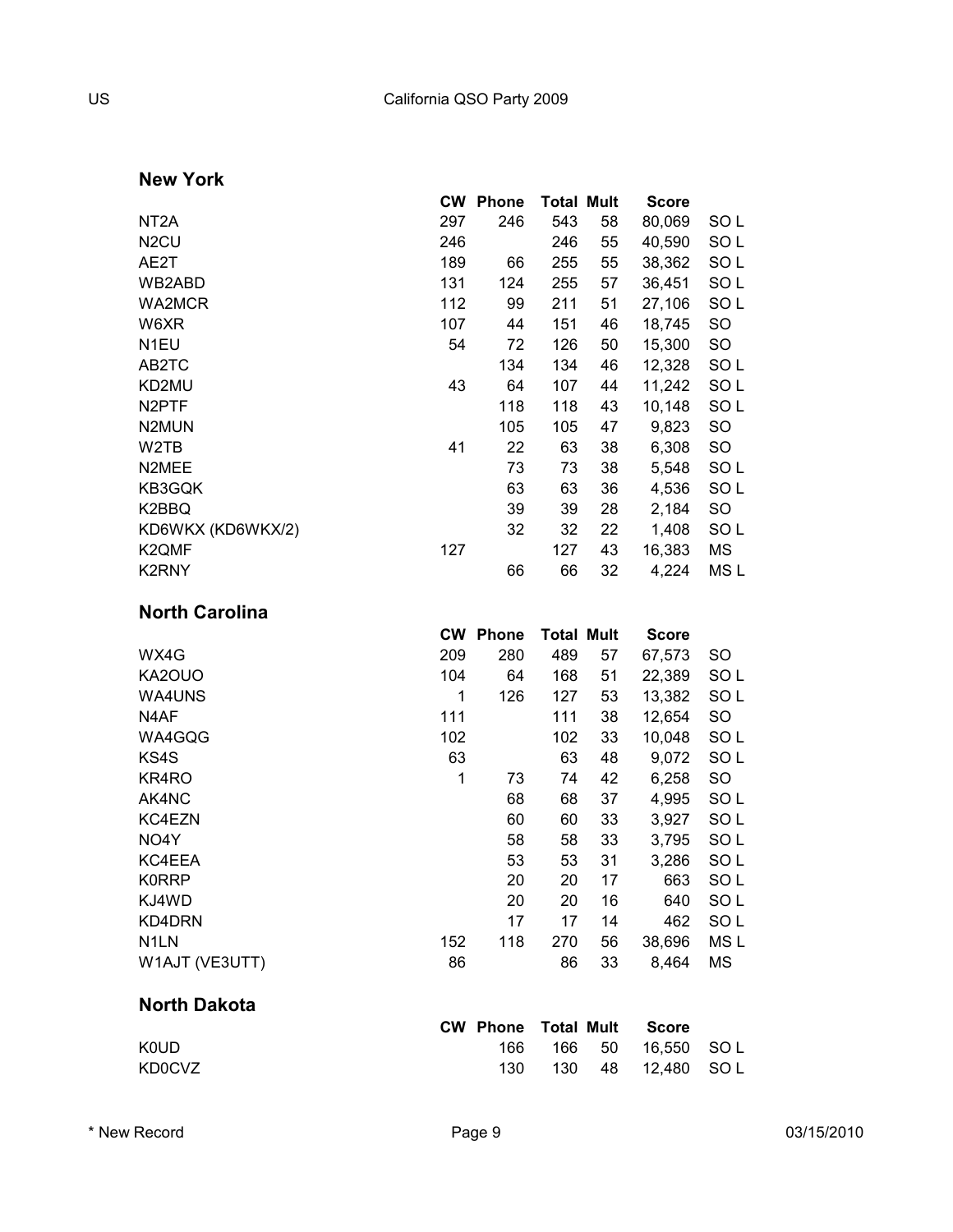### **Ohio**

|        | <b>CW</b> | <b>Phone</b> | <b>Total Mult</b> |    |              |                 |
|--------|-----------|--------------|-------------------|----|--------------|-----------------|
|        |           |              |                   |    | <b>Score</b> |                 |
| N8BJQ  | 353       | 361          | 714               | 58 | 103,298      | SO.             |
| WB8JUI | 210       | 65           | 275               | 52 | 39,442       | SO <sub>L</sub> |
| K8MR   | 120       | 102          | 222               | 54 | 30,456       | <b>SO</b>       |
| W8IQ   | 195       |              | 195               | 48 | 28,080       | SO <sub>L</sub> |
| W8TM   | 146       | 65           | 211               | 46 | 26,128       | SO <sub>L</sub> |
| W8IDM  | 175       | 4            | 179               | 45 | 23,985       | SO <sub>L</sub> |
| KV8Q   | 140       |              | 140               | 50 | 21,000       | SO <sub>L</sub> |
| WB8RTJ | 135       | 3            | 138               | 50 | 20,475       | SO <sub>L</sub> |
| W8KNO  |           | 169          | 169               | 51 | 17,187       | SO <sub>L</sub> |
| NX8L   |           | 85           | 85                | 47 | 7,990        | SO <sub>L</sub> |
| N8AGU  | 55        |              | 55                | 26 | 4,251        | <b>SO</b>       |
| W8ASA  |           | 49           | 49                | 27 | 2,646        | SO <sub>L</sub> |
| KD8ACO |           | 50           | 50                | 26 | 2,600        | SO <sub>L</sub> |
| WC8Z   |           | 14           | 14                | 11 | 308          | SO <sub>L</sub> |
|        |           |              |                   |    |              |                 |

#### **Oklahoma**

|        |     | <b>CW Phone Total Mult</b> |       | Score             |  |
|--------|-----|----------------------------|-------|-------------------|--|
| W5TM   | 333 |                            |       | 333 56 55.860 SOL |  |
| KE5ODA | 10. | 42                         |       | 52 31 3.456 SOL   |  |
| KD5RSS | 25  |                            | 25 17 | 1.249 SOL         |  |
|        |     |                            |       |                   |  |

#### **Oregon**

|        | <b>CW</b> | <b>Phone</b> | <b>Total Mult</b> |    | <b>Score</b> |                 |
|--------|-----------|--------------|-------------------|----|--------------|-----------------|
| W7VO   |           | 548          | 548               | 56 | 61,376       | <b>SO</b>       |
| W7YAQ  | 158       | 222          | 380               | 57 | 52,183       | SO <sub>L</sub> |
| KD7MSC | 107       | 135          | 242               | 45 | 26,595       | SO <sub>L</sub> |
| W7CAR  |           | 221          | 221               | 53 | 23,373       | <b>SO</b>       |
| N7VS   | 84        | 72           | 156               | 52 | 20,514       | SO <sub>L</sub> |
| K6UM   | 64        | 37           | 101               | 41 | 10,865       | SO <sub>L</sub> |
| WS7L   | 99        |              | 99                | 35 | 10,395       | <b>SO</b>       |
| N6TW   | 40        | 61           | 101               | 38 | 9,139        | <b>SO</b>       |
| W3CP   | 66        |              | 66                | 32 | 6,288        | SO <sub>L</sub> |
| KE7NVA |           | 21           | 21                | 16 | 672          | SO L            |
|        |           |              |                   |    |              |                 |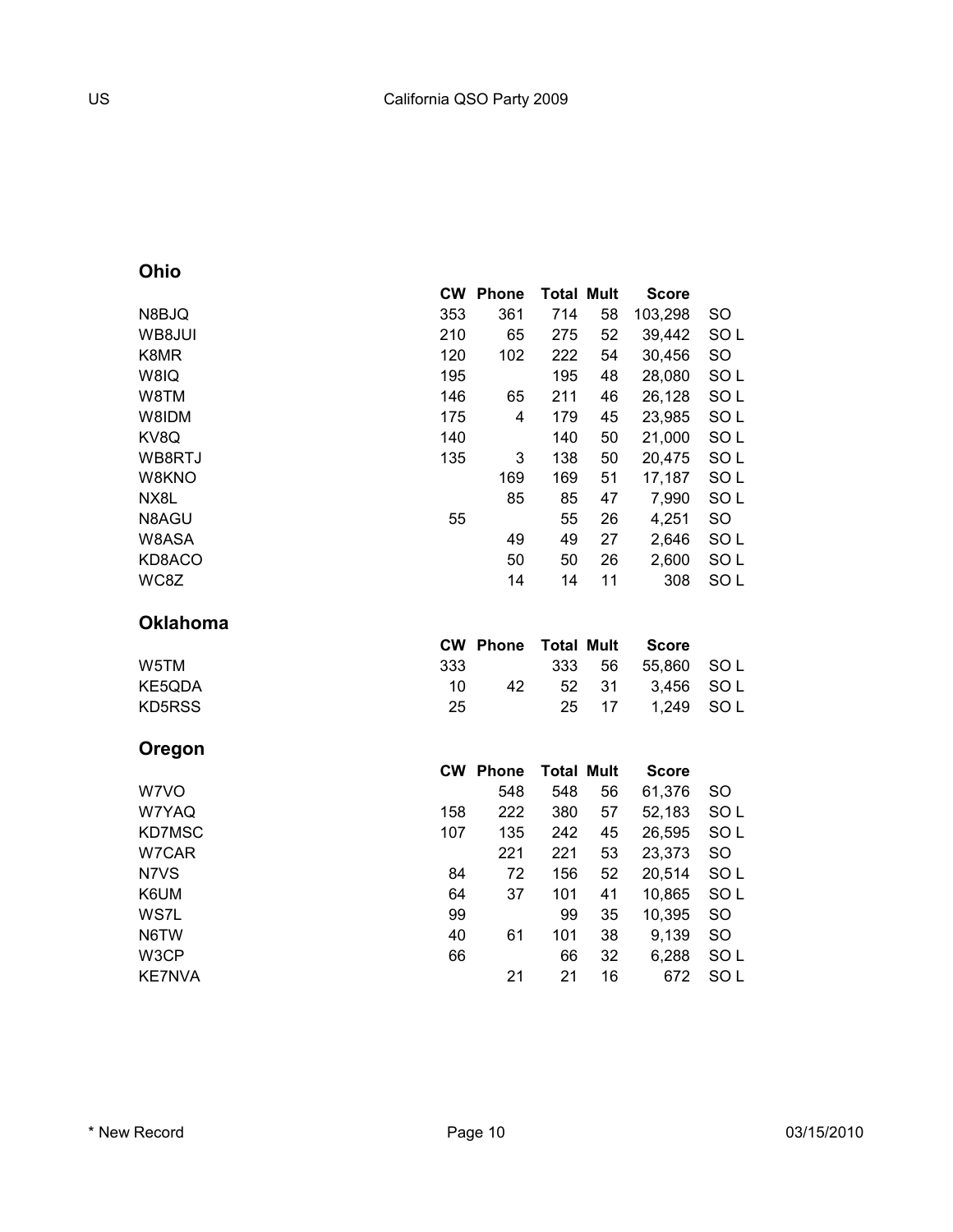# **Pennsylvania**

|                       |     | <b>CW Phone</b> | <b>Total Mult</b> |    | <b>Score</b> |                 |
|-----------------------|-----|-----------------|-------------------|----|--------------|-----------------|
| WA3HAE                | 357 | 116             | 473               | 57 | 74,128       | SO L            |
| N <sub>3</sub> RJ     | 187 | 207             | 394               | 58 | 56,492       | <b>SO</b>       |
| <b>W0BR</b>           | 123 | 268             | 391               | 54 | 48,789       | <b>SO</b>       |
| KB3LIX                | 162 | 43              | 205               | 49 | 28,028       | SO <sub>L</sub> |
| N3KR                  | 173 |                 | 173               | 53 | 27,507       | SO <sub>L</sub> |
| K3MSB                 | 98  | 87              | 185               | 55 | 25,602       | SO <sub>L</sub> |
| NA3V                  | 115 | 54              | 169               | 50 | 22,600       | SO <sub>L</sub> |
| ND3R                  | 96  | 50              | 146               | 53 | 20,484       | SO <sub>L</sub> |
| WB3DOM                | 123 | 31              | 154               | 46 | 19,826       | SO <sub>L</sub> |
| NO3M                  | 144 |                 | 144               | 42 | 18,144       | SO <sub>L</sub> |
| K3GY                  | 67  | 62              | 129               | 47 | 15,275       | SO <sub>L</sub> |
| WA3SES                | 72  | 43              | 115               | 50 | 15,050       | SO <sub>L</sub> |
| N3XUD                 |     | 124             | 124               | 45 | 11,160       | SO <sub>L</sub> |
| N3NZ                  | 93  |                 | 93                | 35 | 9,765        | SO <sub>L</sub> |
| NA3F                  | 79  |                 | 79                | 35 | 8,295        | SO <sub>L</sub> |
| W3PLJ                 |     | 83              | 83                | 45 | 7,425        | SO <sub>L</sub> |
| K3ISH                 |     | 50              | 50                | 29 | 2,871        | <b>SO</b>       |
| KB3IPZ                |     | 5               | 5                 | 5  | 50           | SO <sub>L</sub> |
| AA3B                  | 153 | 87              | 240               | 55 | 34,732       | <b>MS</b>       |
| W3AG                  | 136 | 78              | 214               | 57 | 32,005       | MS <sub>L</sub> |
| K3WW                  | 94  | 142             | 236               | 52 | 29,302       | <b>MS</b>       |
| K3MD                  | 78  | 65              | 143               | 44 | 15,950       | <b>MS</b>       |
| <b>Rhode Island</b>   |     |                 |                   |    |              |                 |
|                       |     | <b>CW Phone</b> | <b>Total Mult</b> |    | <b>Score</b> |                 |
| K3IU                  | 104 | 52              | 156               | 47 | 19,434       | SO              |
| W1KDA                 |     | 153             | 153               | 44 | 13,420       | SO <sub>L</sub> |
| KS1J                  | 45  | 42              | 87                | 43 | 9,352        | SO <sub>L</sub> |
| <b>South Carolina</b> |     |                 |                   |    |              |                 |
|                       |     | <b>CW Phone</b> | <b>Total Mult</b> |    | <b>Score</b> |                 |
| W4IX                  | 203 | 98              | 301               | 57 | 45,799       | SO L            |
| W <sub>4</sub> OC     | 155 |                 | 155               | 45 | 20,857       | SO <sub>L</sub> |
| WA8OJR                | 104 | 47              | 151               | 49 | 19,894       | SO <sub>L</sub> |
| KN4QD                 | 37  | 26              | 63                | 36 | 5,868        | SOL             |
| AF4OX                 | 60  |                 | 60                | 31 | 5,580        | SO <sub>L</sub> |
| KI4TZU                |     | 17              | 17                | 13 | 429          | SO <sub>L</sub> |
| <b>South Dakota</b>   |     |                 |                   |    |              |                 |
|                       |     | <b>CW Phone</b> | <b>Total Mult</b> |    | <b>Score</b> |                 |
| KOIE                  | 39  | 135             | 174               | 56 | 21,672       | SO L            |
|                       |     |                 |                   |    |              |                 |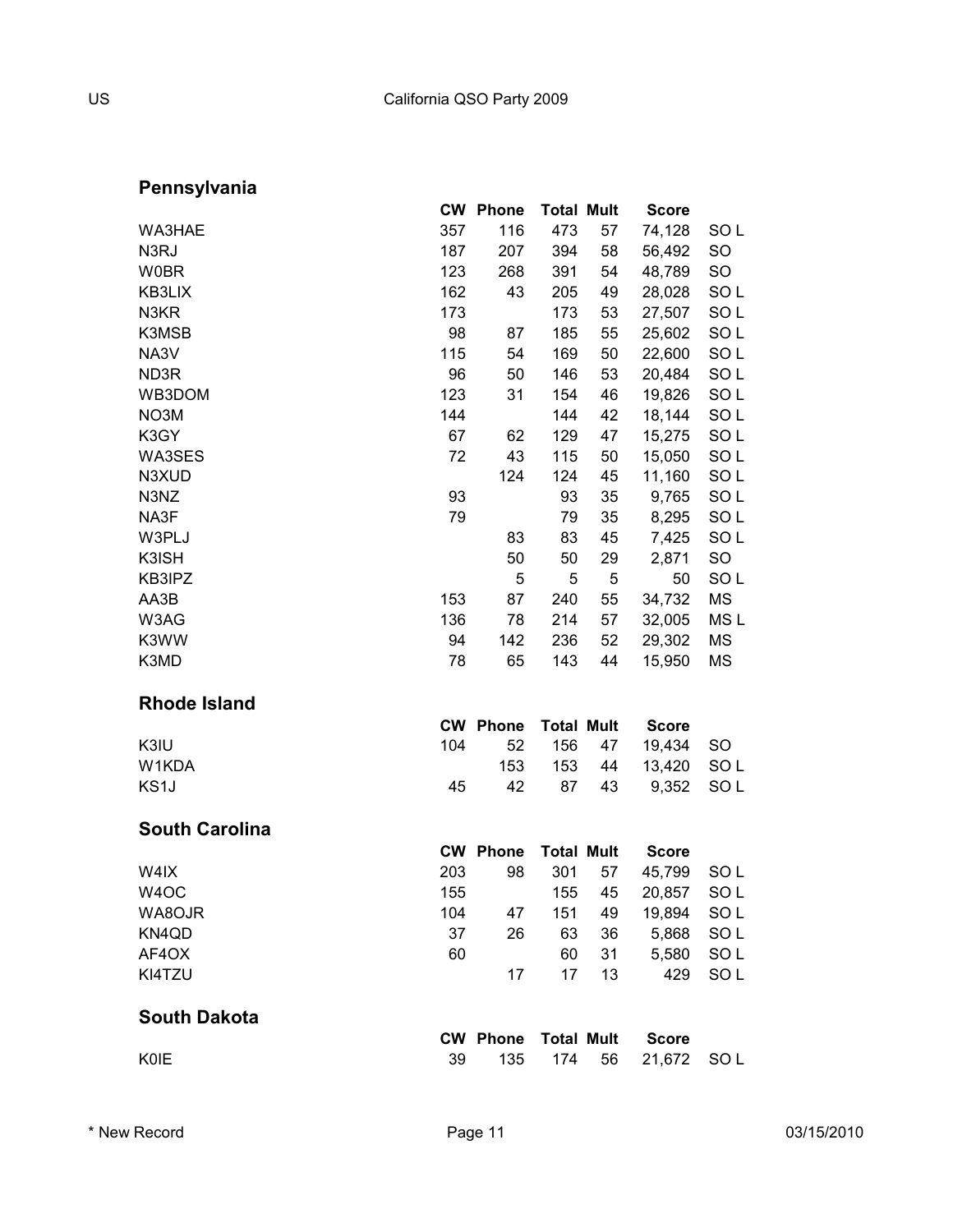### **Tennessee**

|                   | <b>CW</b> | <b>Phone</b>   | <b>Total Mult</b> |    | <b>Score</b> |                 |
|-------------------|-----------|----------------|-------------------|----|--------------|-----------------|
| N4ZZ              | 254       | 372            | 626               | 58 | 87,348       | <b>SO</b>       |
| NA4K              | 201       | 155            | 356               | 58 | 52,867       | SO <sub>L</sub> |
| W9WI              | 166       | 133            | 299               | 55 | 41,937       | SO <sub>L</sub> |
| N <sub>2</sub> WN | 158       | 120            | 278               | 58 | 41,325       | SO <sub>L</sub> |
| K4LTA             | 237       |                | 237               | 52 | 36,972       | SO              |
| N4ARO             | 159       | 96             | 255               | 54 | 36,045       | SO <sub>L</sub> |
| K <sub>1</sub> GU | 162       | 87             | 249               | 54 | 35,586       | SOL             |
| N4AAI             | 220       |                | 220               | 53 | 34,980       | <b>SO</b>       |
| W6UB              | 179       | 25             | 204               | 51 | 29,886       | SOL             |
| AD4EB             | 109       | 109            | 218               | 49 | 26,705       | SO              |
| <b>WO40</b>       | 73        | 133            | 206               | 54 | 26,190       | <b>SO</b>       |
| AB4GG             |           | 251            | 251               | 52 | 26,104       | <b>SO</b>       |
| N4DW              | 136       | 19             | 155               | 49 | 21,805       | <b>SO</b>       |
| K0EJ              | 108       | 37             | 145               | 50 | 19,850       | SOL             |
| N4VV              | 99        |                | 99                | 37 | 10,933       | <b>SO</b>       |
| NA4C              | 74        | 18             | 92                | 33 | 8,481        | SOL             |
| WC2Z              |           | 102            | 102               | 40 | 8,160        | <b>SO</b>       |
| WF7T              | 70        |                | 70                | 35 | 7,297        | SO <sub>L</sub> |
| KS4X              |           | 76             | 76                | 43 | 6,493        | SO <sub>Q</sub> |
| NB4M              | 58        |                | 58                | 36 | 6,210        | SO <sub>L</sub> |
| W4BK              | 71        |                | 71                | 29 | 6,177        | SOL             |
| K4CX              |           | 69             | 69                | 33 | 4,554        | SOL             |
| WD8RYC            |           | 53             | 53                | 42 | 4,452        | <b>SO</b>       |
| K4BP              |           | $\overline{7}$ | 7                 | 7  | 98           | SO              |
| NY4N              | 208       | 136            | 344               | 58 | 51,910       | MS L            |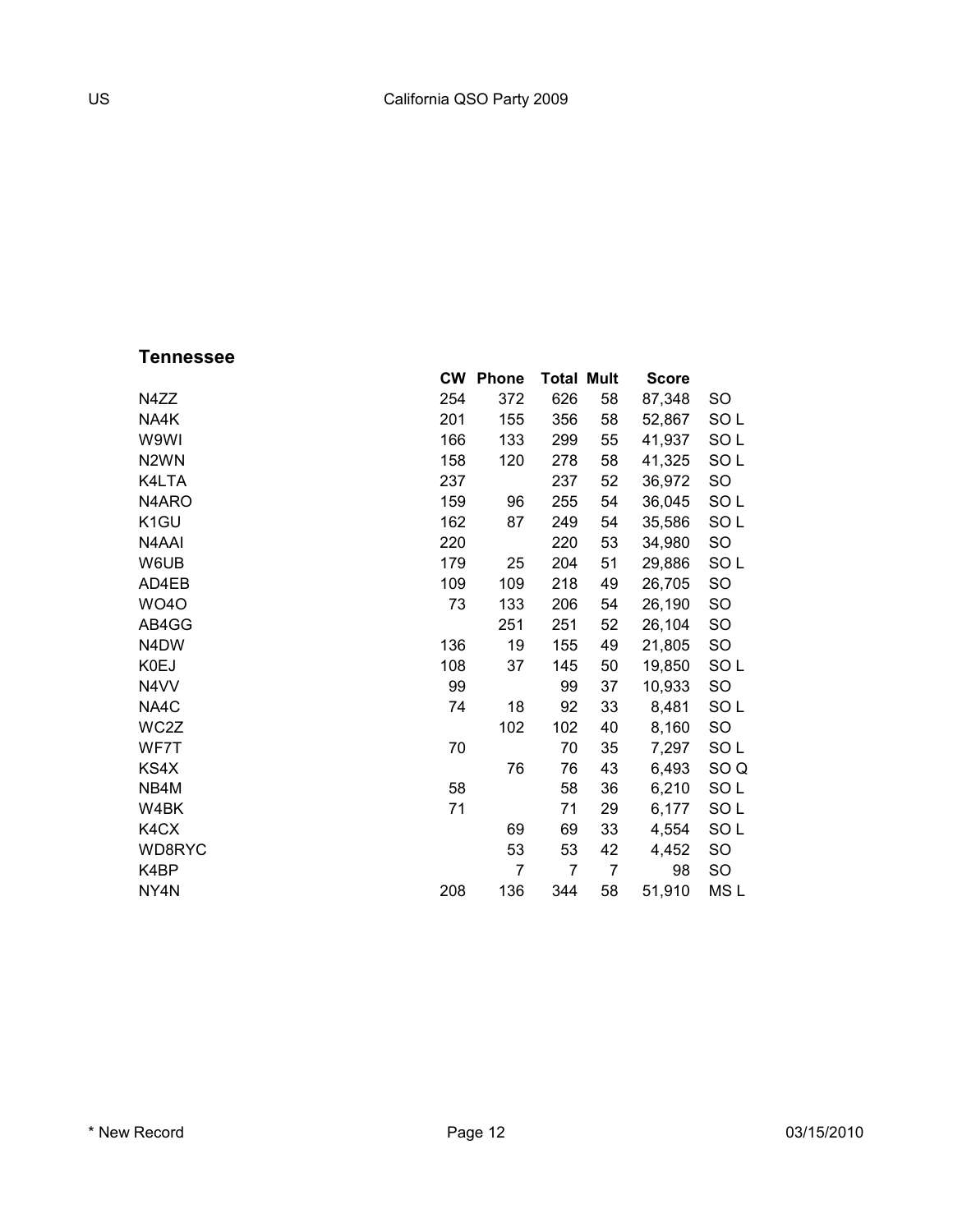| . .<br>v.<br>w<br>×<br>۰.<br>v |
|--------------------------------|
|--------------------------------|

|                   | <b>CW</b> | <b>Phone</b>    | <b>Total Mult</b> |    | <b>Score</b> |                 |
|-------------------|-----------|-----------------|-------------------|----|--------------|-----------------|
| N <sub>5</sub> JB | 274       | 630             | 904               | 58 | 120,698      | SO              |
| WD5K              | 288       | 444             | 732               | 58 | 101,558      | SO <sub>L</sub> |
| N5WLA             | 191       | 84              | 275               | 57 | 42,237       | SO <sub>L</sub> |
| N <sub>1</sub> CC | 183       | 114             | 297               | 54 | 41,904       | SO <sub>L</sub> |
| K5LH              | 234       |                 | 234               | 52 | 36,504       | SO <sub>L</sub> |
| N <sub>5</sub> PO | 203       |                 | 203               | 55 | 33,495       | SO              |
| WB5KIA            | 124       | 120             | 244               | 54 | 32,967       | SO <sub>L</sub> |
| W5ZL              | 129       | 103             | 232               | 54 | 31,941       | SO <sub>L</sub> |
| K5XR              | 103       | 135             | 238               | 55 | 31,845       | SO <sub>L</sub> |
| K5BZH             | 115       | 117             | 232               | 54 | 31,185       | SO <sub>L</sub> |
| W8FN              | 195       |                 | 195               | 53 | 31,005       | SO <sub>L</sub> |
| K0GEO             | 139       | 65              | 204               | 48 | 26,256       | SO <sub>L</sub> |
| W5HNS             | 135       | 42              | 177               | 49 | 23,961       | SO <sub>L</sub> |
| W5PUF             |           | 226             | 226               | 52 | 23,504       | SO <sub>L</sub> |
| K <sub>5</sub> CX |           | 164             | 164               | 52 | 17,004       | SO              |
| K5WAF             | 123       |                 | 123               | 44 | 16,170       | SO <sub>L</sub> |
| W5PG              | 122       |                 | 122               | 44 | 16,104       | <b>SO</b>       |
| K5HDU             | 124       |                 | 124               | 37 | 13,708       | SO <sub>L</sub> |
| WA5IYX            |           | 125             | 125               | 52 | 13,000       | SO <sub>L</sub> |
| W5QLF             | 97        |                 | 97                | 37 | 10,711       | SO <sub>L</sub> |
| NZ <sub>5</sub> G | 76        | 29              | 105               | 37 | 10,545       | SO <sub>L</sub> |
| K5DHY             |           | 92              | 92                | 47 | 8,601        | SO <sub>L</sub> |
| WA5RML            | 75        |                 | 75                | 31 | 6,928        | SO <sub>Q</sub> |
| K5JTH             |           | 49              | 49                | 51 | 4,998        | SO <sub>L</sub> |
| K3TD              |           | 72              | 72                | 34 | 4,862        | SO <sub>L</sub> |
| W5JNP             |           | 52              | 52                | 31 | 3,224        | SO              |
| KB5DRJ            |           | 55              | 55                | 26 | 2,834        | SO <sub>L</sub> |
| K5STZ             |           | 46              | 46                | 26 | 2,392        | SO <sub>L</sub> |
| KE5LQ             | 4         | 37              | 41                | 27 | 2,295        | SO              |
| N5LTM             |           | 27              | 27                | 22 | 1,166        | SO <sub>L</sub> |
| N5DTT             |           | 20              | 20                | 17 | 680          | SO <sub>L</sub> |
| N5LUL             |           | 18              | 18                | 16 | 576          | SO <sub>L</sub> |
| WZ5H              |           | 3               | 3                 | 3  | 18           | SO <sub>Q</sub> |
| AB5XZ             |           | 3               | 3                 | 3  | 18           | SO L            |
| KU <sub>5</sub> B | 179       | 193             | 372               | 57 | 52,525       | <b>MS</b>       |
| <b>Utah</b>       |           |                 |                   |    |              |                 |
|                   |           | <b>CW Phone</b> | <b>Total Mult</b> |    | <b>Score</b> |                 |
| <b>WA7LNW</b>     | 141       | 213             | 354               | 55 | 46,695       | SO <sub>L</sub> |
| KF7P              |           | 138             | 138               | 51 | 14,025       | SO <sub>L</sub> |
| NG7M              | 57        | 4               | 61                | 30 | 5,370        | SO <sub>L</sub> |
| <b>WA7BME</b>     | 33        | 6               | 39                | 23 | 2,553        | SO <sub>L</sub> |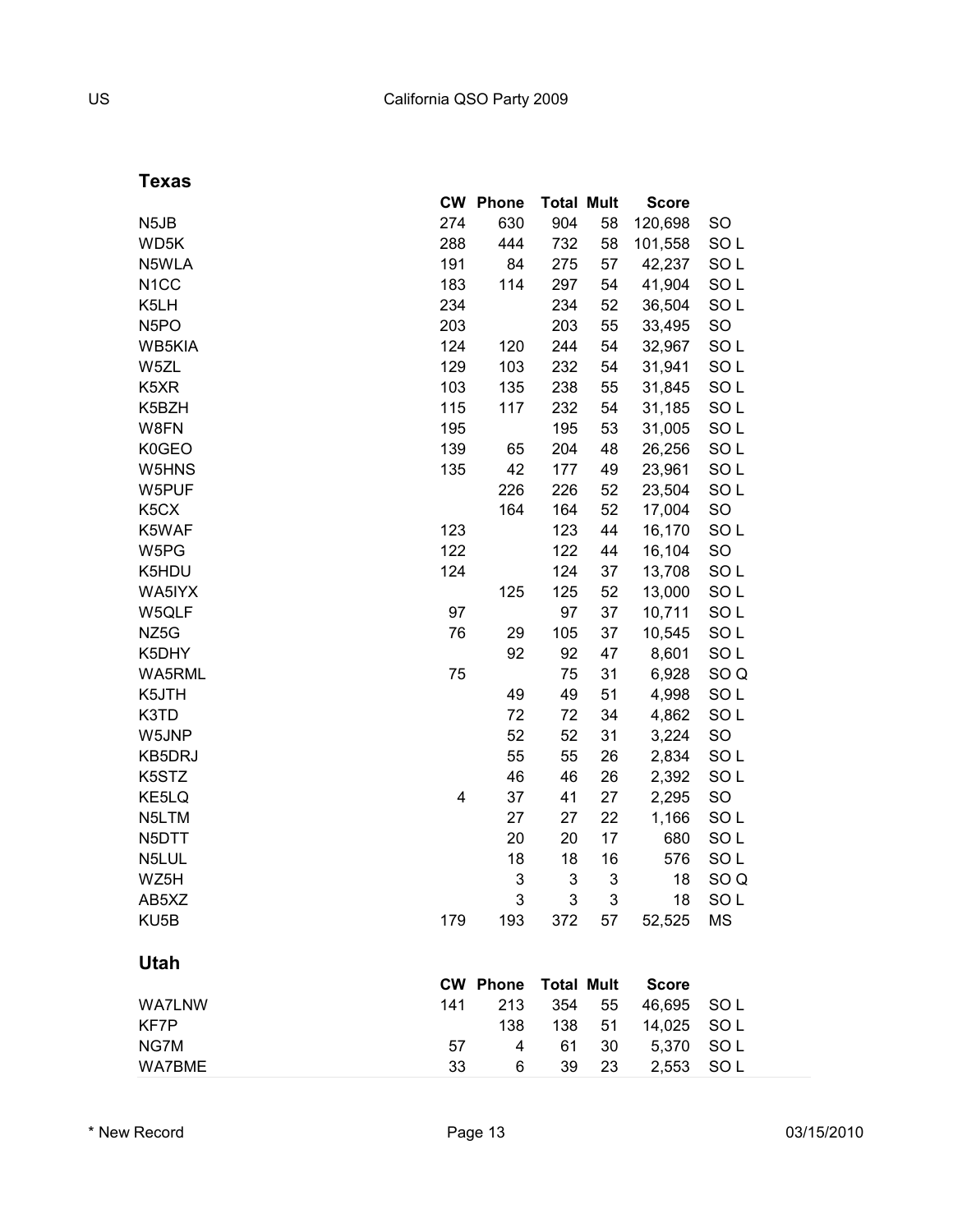#### **Vermont**

|         |     |  | <b>CW Phone Total Mult Score</b> |  |
|---------|-----|--|----------------------------------|--|
| KK1L    |     |  | 151 505 656 58 84.767 SO         |  |
| KB1ODO. |     |  | 128 111 239 52 31.460 SO         |  |
| K1IB    | 112 |  | 112 41 13.714 SO                 |  |
|         |     |  |                                  |  |

## **Virginia**

|        | <b>CW</b> | <b>Phone</b> | <b>Total Mult</b> |    | <b>Score</b> |                 |
|--------|-----------|--------------|-------------------|----|--------------|-----------------|
| N3UA   | 166       | 82           | 248               | 57 | 37,677       | <b>SO</b>       |
| W4AU   | 190       |              | 190               | 48 | 27,360       | <b>SO</b>       |
| W4PM   | 146       |              | 146               | 44 | 19,272       | SO <sub>L</sub> |
| KI4FW  | 138       |              | 138               | 45 | 18,562       | SO Q            |
| N4MM   | 57        | 93           | 150               | 46 | 16,353       | <b>SO</b>       |
| N3TG   | 89        | 7            | 96                | 36 | 10,116       | SO L            |
| KI4BXU | 29        | 59           | 88                | 38 | 7,752        | SO L            |
| KX4O   |           | 77           | 77                | 36 | 5,544        | SO <sub>L</sub> |
| AC6NN  | 40        |              | 40                | 24 | 2,844        | SO <sub>L</sub> |
| KG4W   | 184       | 94           | 278               | 56 | 41,356       | МS              |

#### **Washington**

|        |     | <b>CW Phone</b> | <b>Total Mult</b> |    | <b>Score</b> |                 |
|--------|-----|-----------------|-------------------|----|--------------|-----------------|
| W7GKF  | 278 | 228             | 506               | 58 | 74,675       | SO              |
| W7OM   | 226 | 139             | 365               | 54 | 51,624       | SO <sub>L</sub> |
| NG7Z   | 185 | 128             | 313               | 52 | 42,042       | <b>SO</b>       |
| K7RL   | 106 | 196             | 302               | 54 | 38,205       | <b>SO</b>       |
| KB7N   | 194 | 60              | 254               | 51 | 35,751       | SO              |
| K7QQ   | 205 |                 | 205               | 46 | 28,221       | SO <sub>L</sub> |
| K7HBN  | 190 |                 | 190               | 49 | 27,930       | SOL             |
| WX7P   |     | 260             | 260               | 50 | 26,000       | SO              |
| N7JO   | 126 | 68              | 194               | 49 | 25,137       | SO <sub>L</sub> |
| WI7F   |     | 217             | 217               | 51 | 22,134       | SOL             |
| K7WA   | 151 |                 | 151               | 45 | 20,385       | SO <sub>L</sub> |
| N7EIE  | 127 |                 | 127               | 41 | 15,621       | SOL             |
| KE7LOQ |     | 154             | 154               | 49 | 15,092       | SO <sub>L</sub> |
| WA0WWW | 68  | 47              | 115               | 42 | 12,453       | SOL             |
| KE7WDJ | 112 |                 | 112               | 34 | 11,424       | SO <sub>L</sub> |
| KN7T   | 100 |                 | 100               | 32 | 9,600        | SO <sub>L</sub> |
| AB7YL  |     | 97              | 97                | 38 | 7,334        | SO <sub>L</sub> |
| AB7RW  | 58  |                 | 58                | 34 | 5,916        | SO <sub>L</sub> |
| KC7H   |     | 67              | 67                | 32 | 4,256        | SOL             |
| KD7RUS |     | 61              | 61                | 34 | 4,114        | SO <sub>L</sub> |
| W7DRT  |     | 49              | 49                | 27 | 2,646        | SO <sub>L</sub> |
| W7CEG  |     | 44              | 44                | 30 | 2,640        | SOL             |
| KO9G   |     | 31              | 31                | 19 | 1,178        | SO <sub>L</sub> |
| K7MM   | 16  |                 | 16                | 13 | 624          | SO <sub>Q</sub> |
| K6KR   | 161 | 131             | 292               | 54 | 40,230       | <b>MS</b>       |
|        |     |                 |                   |    |              |                 |